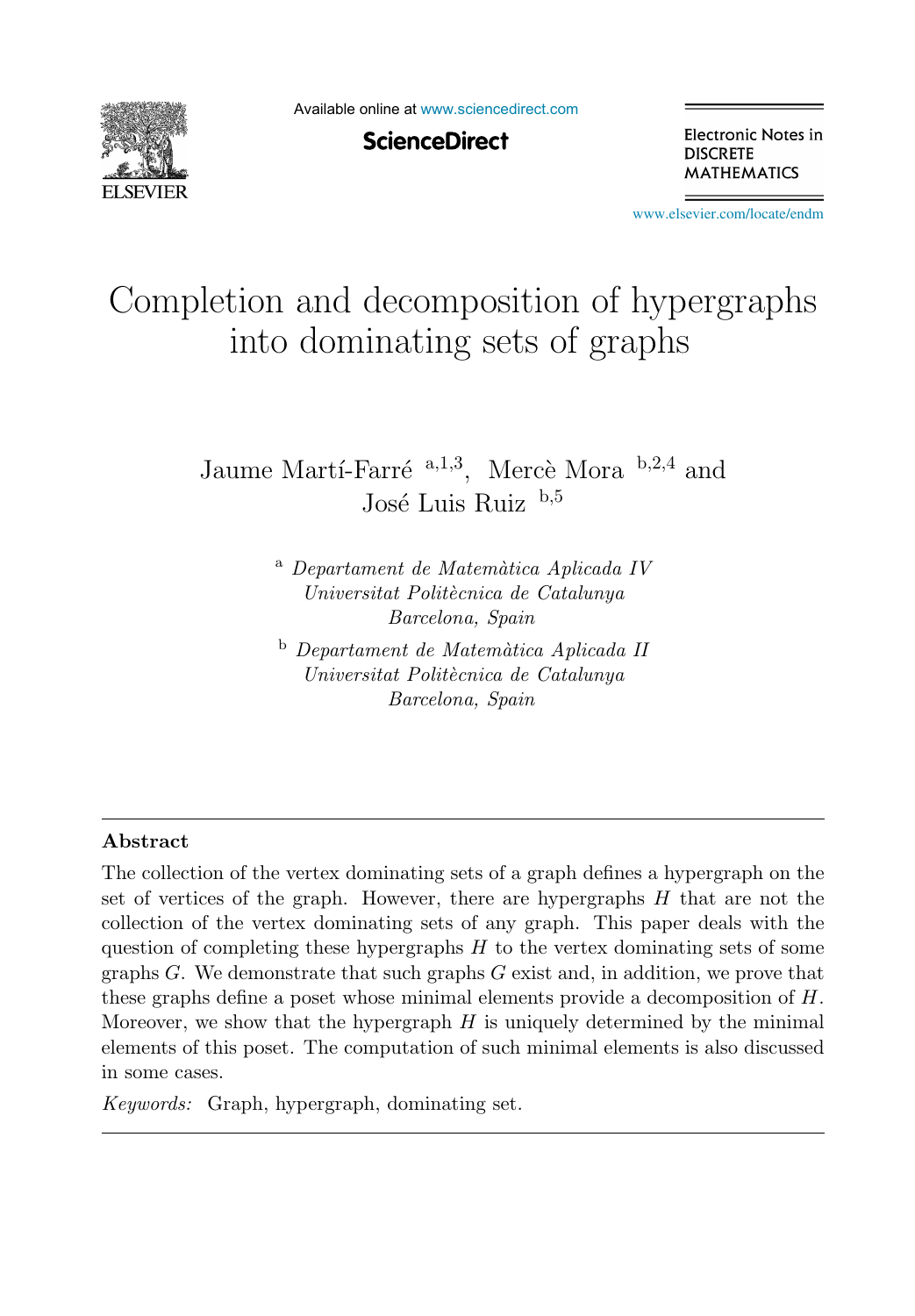# **1 Introduction**

A vertex dominating set of a graph  $G$  is a set of vertices  $D$  such that every vertex of G is either in D or adjacent to some vertex of D. Domination in graphs is a widely researched branch of graph theory, both from a theoretical and algorithmic point of view (see  $[6,7,8]$ ). In part, it is due to its applications to several fields where graphs are used to model the relationships between a finite number of objects.

A great many theoretical issues, properties and algorithms have been studied regarding domination in graphs. The wide variety of papers that deal with parameters is remarkable; they range from the standard domination number of a graph to other domination-related parameters (see [8]). There are also many algorithmic papers addressing classes of graphs for which these parameters can be computed in polynomial time, as well as papers providing combinatorial bounds and algorithms for enumerating all the vertex dominating sets of certain graphs (see  $[2,3,4,5,9]$ ).

This paper fits within this context and stems from a theoretical question related with domination in graphs whose solution will lead us to consider a new domination-related parameter, as well as to several issues regarding its computation. The starting point of this work is a question concerning the design of networks on a finite set of nodes  $\Omega$  whose dominating sets satisfy specific properties. Thus, in this paper we focus our attention on the collection  $\mathcal{D}(G)$  of all the *inclusionwise minimal vertex dominating sets* of a graph G. Specifically, we are looking for graphs  $G$  whose collection of vertex dominating sets  $\mathcal{D}(G)$  is equal or close to a given collection  $\{A_1,\ldots,A_r\}$  of subsets of nodes  $A_i \subseteq \Omega$ .

Hypergraphs become the natural framework of this problem. A hypergraph H on a finite set  $\Omega$  is a collection of subsets of  $\Omega$  none of which is a proper subset of another (see [1]). The *domination hypergraph of a graph G* is the collection  $\mathcal{D}(G)$  of all the inclusion-minimal vertex dominating sets of a graph G. A hypergraph  $H$  is said to be a *domination hypergraph* if  $H$  is the domination hypergraph of a graph; that is, if  $H = \mathcal{D}(G)$  for some graph G.

<sup>1</sup> Partially supported by projects MINECO MTM2011-28800-C02-01 and Gen. Cat. DGR 2014SGR1147.

<sup>2</sup> Partially supported by projects MINECO MTM2012-30951/FEDER and Gen. Cat. DGR 2014SGR46.

 $3$  Email: jaume.marti@ma4.upc.edu

 $4$  Email: merce.mora@upc.edu

<sup>5</sup> Email: jose.luis.ruiz@upc.edu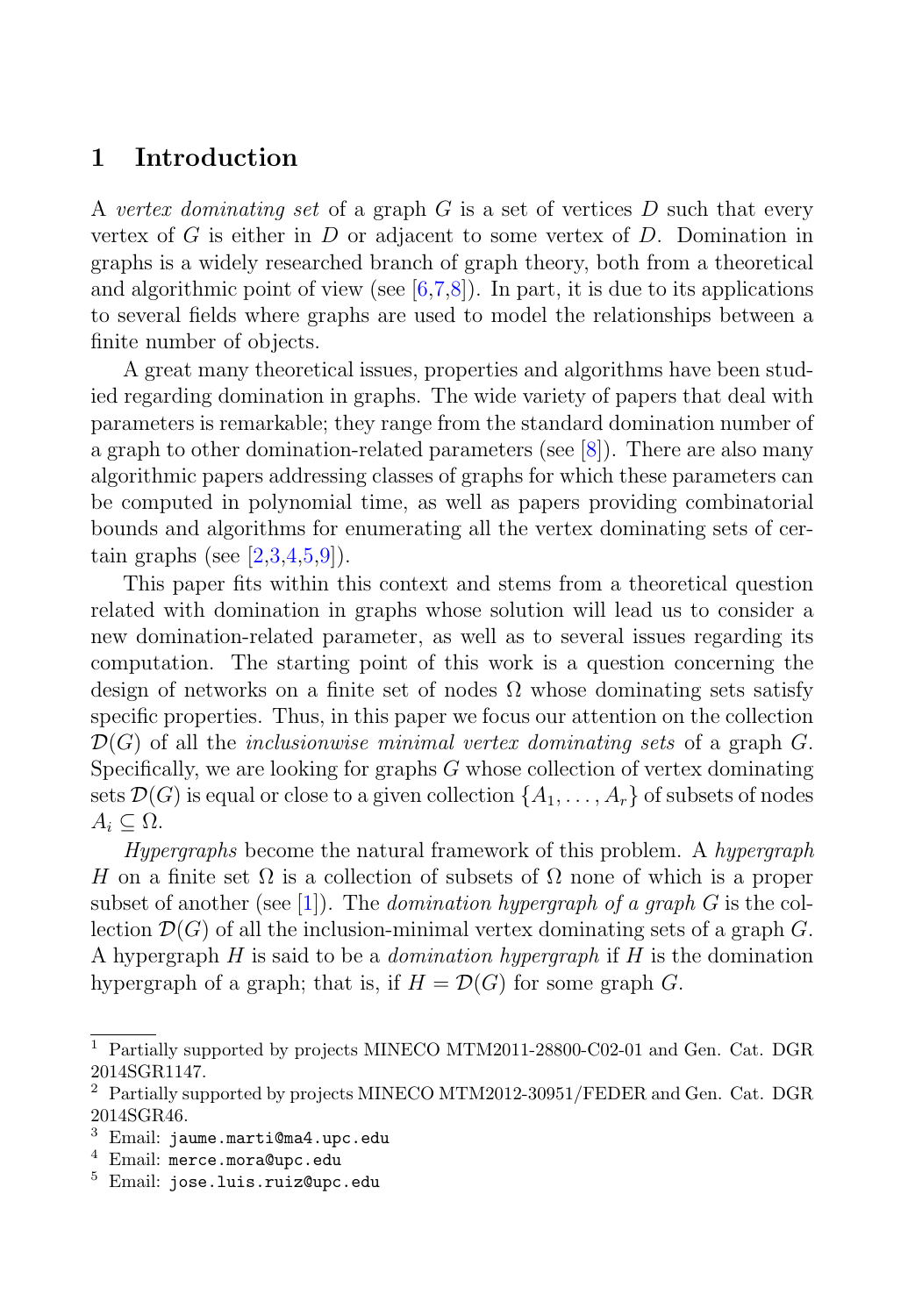In general, a hypergraph  $H$  is far from being the domination hypergraph of a graph. Therefore, a natural question that arises at this point is to seek *domination completions* of a hypergraph  $H$ , that is, to look for graphs  $G$ whose associated domination hypergraphs  $\mathcal{D}(G)$  are close to the hypergraph H. Specifically, the goal is to prove that these domination completions exist, and moreover, by taking into account a suitable partial order, we will see that the minimal domination completions provide a decomposition of the hypergraph. We therefore conclude that any hypergraph is univocally determined by means of its minimal domination completions. In addition, we study the number of completions appearing in the decomposition of the hypergraph. This number of domination completions in a decomposition provides a new domination-related parameter. The computation of this parameter, as well as the computation of the minimal domination completions, is discussed for some special classes of hypergraphs. Proofs have been omitted due to space limitations.

#### **2 Recovering a graph from its dominating sets**

Here we explore whenever a graph  $G$  can be univocally determined from the collection of its vertex dominating sets. We state that the graph G can be uniquely determined by means of a suitable subfamily of dominating sets of vertices.

It is clear that a subset  $D$  of vertices is a dominating set of the graph  $G$  if and only if  $D \cap N[x] \neq \emptyset$  for every vertex  $x \in V(G)$ , where  $N[x] = \{x\} \cup \{y \in$  $V(G)$ :  $\{x, y\} \in E(G)$  is the closed neighborhood of vertex x. Therefore, a subset of vertices D is a dominating set of G if and only if  $\bigcup_{x \in D} N[x] = V(G)$ .

Since any superset of a dominating set of  $G$  is also a dominating set of  $G$ , the collection  $D(G)$  of the dominating sets of a graph G is a monotone increasing family of subsets of the set of vertices  $V(G)$ . Therefore,  $D(G)$  is uniquely determined by the family min  $(D(G))$  of its inclusion-minimal elements. Let us denote by  $\mathcal{D}(G)$  the family of the *inclusion-minimal dominating sets* of the graph G.

Dominating sets of a graph are closely related to independent sets. An independent set of G is a set of vertices in G such that no two of them are adjacent. It is clear that an independent set is also a dominating set if and only if it is an inclusion-maximal independent set. Therefore, any inclusionmaximal independent set in a graph is necessarily also an inclusion-minimal dominating set. Let us denote by  $\mathcal{D}_{ind}(G)$  the collection of the inclusionmaximal independent sets of G. Hence, we have that  $\mathcal{D}_{ind}(G) \subseteq \mathcal{D}(G) \subseteq D(G)$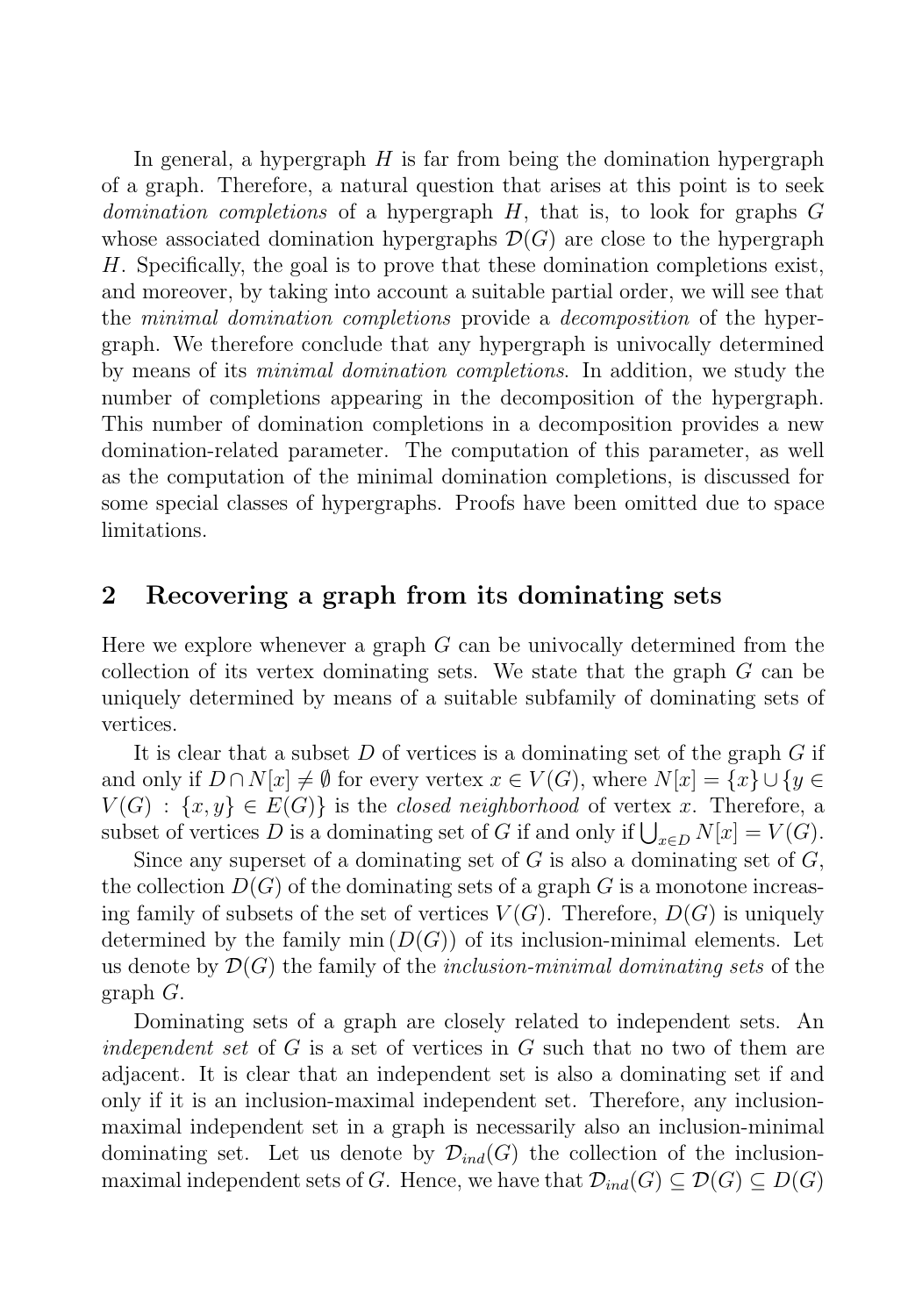and  $\mathcal{D}_{ind}(G) = \{D \in \mathcal{D}(G) : D \text{ is an independent set}\}.$ 

The following propositions state that from the collection of vertex dominating sets it is possible to recover some information concerning to the graph. Specifically, it is possible to obtain the set of edges  $E(G)$  from the family  $\mathcal{D}_{ind}(G)$ , while the family  $\mathcal{D}(G)$  allows us to recover the family  $\mathcal{N}[G]$  of the *inclusion-minimal closed neighborhood of the graph*; that is, the family  $\mathcal{N}[G] = \min\{N[x] : x \in V(G)\}.$ 

**Proposition 2.1** Let G be a graph and let  $\mathcal{D}_{ind}(G) = \{D_1, \ldots, D_t\} \subseteq \mathcal{D}(G)$  ${D_1,\ldots,D_s}$ , where  $1 \leq t \leq s$ . Then,

- (i)  $\mathcal{N}[G] = \min\{ \{a_1, \ldots, a_s\} : a_i \in D_i \text{ for } 1 \leq i \leq s \}.$
- (ii)  $E(G) = \min\{ \{a_1, \ldots, a_t\} : a_i \notin D_i \text{ for } 1 \leq i \leq t \}.$

**Proposition 2.2** Let  $G_1$  and  $G_2$  be two graphs with the same vertex set. Then,

- (i)  $\mathcal{D}(G_1) = \mathcal{D}(G_2)$  if and only if  $\mathcal{N}[G_1] = \mathcal{N}[G_2]$ .
- (ii)  $\mathcal{D}_{ind}(G_1) = \mathcal{D}_{ind}(G_2)$  if and only if  $G_1 = G_2$ .

# **3 Domination completions and decomposition of hypergraphs**

Let  $\Omega$  be a non-empty finite set. A hypergraph on  $\Omega$  is a collection H of nonempty different subsets of  $\Omega$ , none of which is a proper subset of another; that is, if  $A, A' \in H$  and  $A \subseteq A'$  then  $A = A'$ . We denote by  $Hyp(\Omega)$  the collection of hypergraphs H on  $\Omega$  and by Hyp<sub>0</sub>( $\Omega$ ) the collection of the hypergraphs H on  $\Omega$  with  $\Omega = \bigcup_{A \in H} A$ .

If G is a graph with vertex set  $V(G) = \Omega$ , we consider the collection  $\mathcal{D}(G)$ of the inclusion-minimal dominating sets of the graph. It is clear that  $\mathcal{D}(G)$  is a hypergraph on  $\Omega$ . Moreover, it is straightforward to prove that the equality  $\Omega = \bigcup_{A \in \mathcal{D}(G)} A$  holds. Therefore,  $\mathcal{D}(G) \in \text{Hyp}_0(\Omega) \subseteq \text{Hyp}(\Omega)$ .

We will say that a hypergraph H on  $\Omega$  is a *domination hypergraph* if there exists a graph G with vertex set  $\Omega$  such that  $H = \mathcal{D}(G)$ . So, if H is a domination hypergraph on  $\Omega$ , then  $H \in \text{Hyp}_0(\Omega) \subseteq \text{Hyp}(\Omega)$ . Observe that there exist domination hypergraphs  $H$  with more than one graph realization; that is, there exists hypergraphs H such that  $H = \mathcal{D}(G) = \mathcal{D}(G')$  with  $G, G'$ two different graphs, even more, with  $G, G'$  two non-isomorphic graphs.

Not all hypergraphs are domination hypergraphs. For instance, the hypergraph  $H = \{\{1, 2, 3\}, \{1, 2, 4\}, \{1, 3, 4\}, \{2, 3, 4\}\}\$ on the finite set  $\Omega =$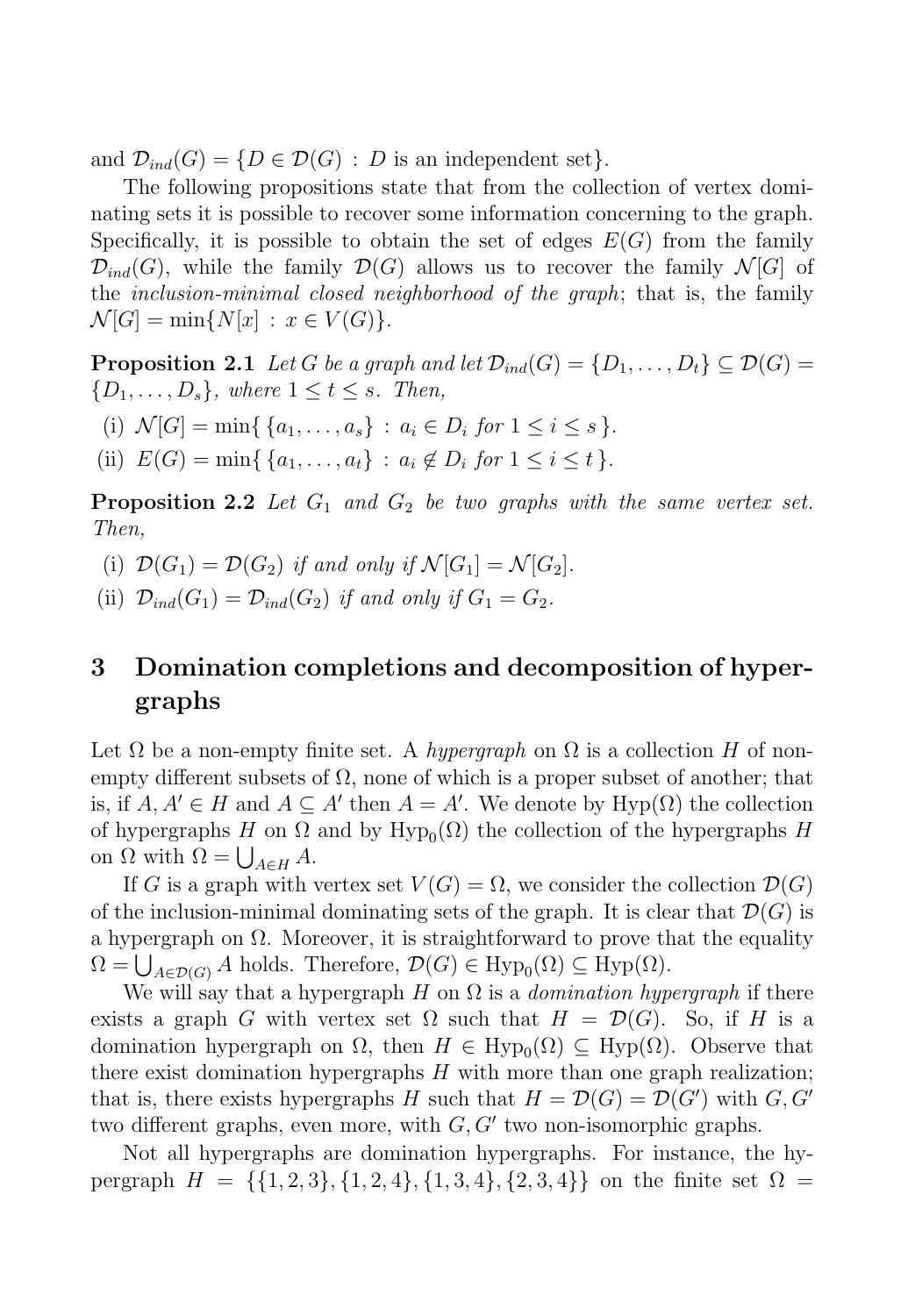{1, 2, 3, 4} is not a domination hypergraph. Moreover, it is not hard to prove that  $H \not\subset \mathcal{D}(G)$  if G is a graph with vertex set  $\Omega$ . From this example it follows that, in general, given a hypergraph H on a finite set  $\Omega$  there does not exist a graph G such that  $H \subset \mathcal{D}(G)$ .

A natural question that arises at this point is to determine domination completions  $H'$  of  $H$ ; that is, domination hypergraphs  $H'$  close to  $H$ . The following issues are two crucial points in order to look for the domination completions of  $H$ . On one hand, to take into account all the dominating sets of a graph G instead of considering only the inclusion-minimal dominating sets of  $G$ ; that is, to take into account the family  $D(G)$  instead of the family  $\mathcal{D}(G)$ . On the other hand, to consider the domination hypergraphs H' of the form  $H' = \mathcal{D}(G')$  for some graph G' with vertex set  $V(G') \subseteq \Omega$  instead of those graphs with  $V(G') = \Omega$ .

In order to state our results, we must first introduce some general definitions and notations. Let  $\Omega$  be a finite set. Let H be a hypergraph on  $\Omega$ . Then we define  $H^+$  as the family whose elements are the subsets  $A \subseteq \Omega$  such that there exists  $A_0 \in H$  with  $A_0 \subseteq A$ . Observe that  $H^+$  is a monotone increasing family of subsets of  $\Omega$  whose inclusion-minimal elements are the subsets of H; that is,  $H = \min(H^+)$ . Therefore, the hypergraph H is uniquely determined by the monotone increasing family  $H^+$ . For instance, if G is a graph then  $\mathcal{D}(G)$  is a hypergraph whose associated monotone increasing family of subsets is  $\mathcal{D}(G)^{+} = D(G)$ , and so,  $D(G)$  is uniquely determined by  $\mathcal{D}(G)$ .

To compare two hypergraphs  $H_1, H_2$  on  $\Omega$  we use their associated monotone increasing families of subsets  $H_1^+, H_2^+$ . It is clear that if  $H_1 \subseteq H_2$ , then  $H_1^+ \subseteq$  $H_2^+$ . However, the converse is not true; that is, there exist hypergraphs with  $H_1 \nsubseteq H_2$  and  $H_1^+ \subseteq H_2^+$  (for instance the hypergraphs  $H_1 = \{\{1, 2\}, \{1, 3\}\}\$ and  $H_2 = \{\{1, 2\}, \{3\}\}\.$ 

This fact leads us to consider a binary relation  $\leq$  defined on the set of hypergraphs on  $\Omega$ . Namely, if  $H_1$  and  $H_2$  are two hypergraphs on  $\Omega$ , then we say that  $H_1 \leq H_2$  if and only if  $H_1^+ \subseteq H_2^+$ . In other words, we have that  $H_1 \leq H_2$  if and only if for all  $A_1 \in H_1$  there exists  $A_2 \in H_2$  such that  $A_2 \subseteq A_1$ . It is straightforward consequence of the definitions that the binary relation  $\leqslant$ is a partial order on the set of hypergraphs on  $\Omega$ .

By using this partial order  $\leq$  we define the *domination completions* of a hypergraph H as follows. Let us denote by  $DomHyp_0(\Omega)$  the set whose elements are the domination hypergraphs on  $\Omega$ , and let us denote by DomHyp $(\Omega)$ the set whose elements are the domination hyperpraphs  $H'$  on subsets  $\Omega'$  of  $Ω.$  Let H be a hypergraph on the finite set  $Ω.$  A domination completion of H is any domination hypergraph  $H' \in \text{DomHyp}(\Omega)$  such that  $H \leq H'$ . We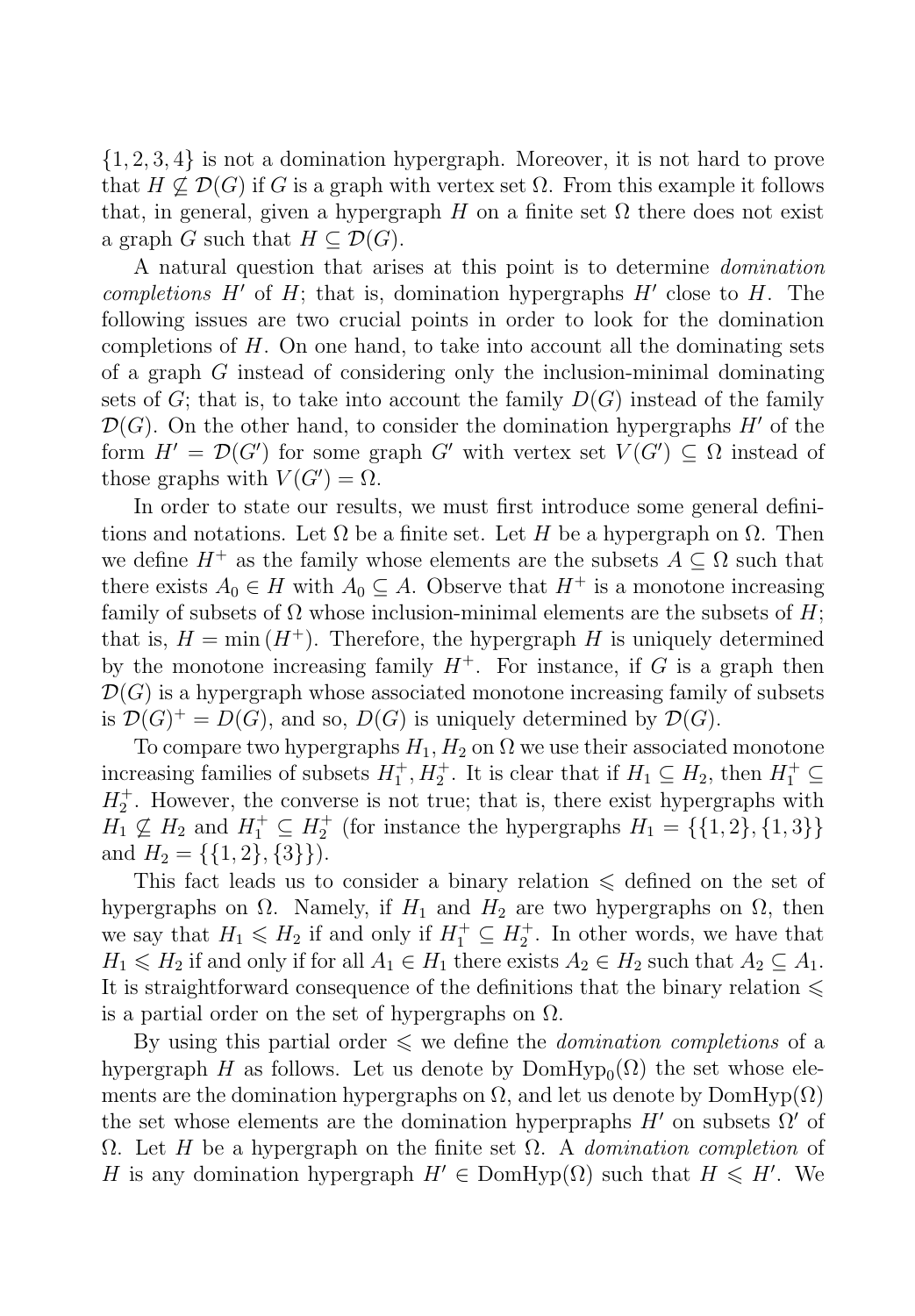denote by  $Dom(H)$  the set whose elements are the domination completions of the hypergraph  $H$ ; that is,

 $Dom(H) = \{H' \in Dom Hyp(\Omega) : H \leq H'\} \subseteq Hyp(\Omega).$ 

The following theorem deals with the existence of domination completions of a given hypergraph.

**Theorem 3.1** Let H be a hypergraph on a finite set  $\Omega$ . Then  $(\text{Dom}(H), \leqslant)$ is a non-empty partially ordered set, and this poset has a unique minimal element if and only if the hypergraph H is a domination hypergraph.

**Remark 3.2** Given a hypergraph H on a finite set  $\Omega$ , we can consider the set  $Dom_0(H) = \{H' \in Dom Hyp_0(\Omega) : H \leq H'\}$ . Observe that  $Dom_0(H) \subseteq$  $Dom(H)$  because  $DomHyp_0(\Omega) \subseteq DomHyp(\Omega)$ . It is easy to verify that  $(\text{Dom}_0(H), \leqslant \)$  is a non-empty partially ordered set. However, the result in Theorem 3.1 does not work if we consider  $Dom_0(H)$  instead of  $Dom(H)$ . Namely, there exist hypergraphs H such that the poset  $(Dom_0(H), \leqslant)$  has a unique minimal element  $\mathcal{D}(G)$  but  $H \neq \mathcal{D}(G)$ .

Let H be a hypergraph. We say that a domination hypergraph  $H'$  is a minimal domination completion of H if  $H'$  is a minimal element of the poset  $(Dom(H), \leqslant)$ . Let us denote by  $Dom(H)$  the set whose elements are the minimal dominating completions  $H'$  of  $H$ ; that is,

$$
\mathcal{D}om(H) = \min(\text{Dom}(H), \leqslant).
$$

We have seen in Theorem 3.1 that if  $Dom(H)$  has cardinality one, then the hypergraph  $H$  is a domination hypergraph. The following theorem and corollary deal with the case of cardinality greater than one, and show that we can recover uniquely the hypergraph from the elements of  $Dom(H)$ .

**Theorem 3.3** Let H be a hypergraph on a finite set  $\Omega$  and let  $Dom(H)$  $\{H_1, \ldots, H_r\}$ . Then  $H = \min \{A_1 \cup \cdots \cup A_r : A_i \in H_i \text{ for } 1 \leq i \leq r\}.$ 

**Corollary 3.4** Let  $H_1$  and  $H_2$  be two hypergraphs on a finite set  $\Omega$ . Then,  $H_1 = H_2$  if and only if  $Dom(H_1) = Dom(H_2)$ .

The previous results lead us to the following definition. Let  $H$  be a hypergraph on a finite set  $\Omega$ . We say that a family  $\{H_1,\ldots,H_t\} \subseteq \text{DomHyp}(\Omega)$ of  $t \geq 1$  distinct domination hypergraphs on  $\Omega$  is a *t*-decomposition of the hypergraph H if  $H = \min\{A_1 \cup \cdots \cup A_t : A_i \in H_i \text{ for } 1 \leq i \leq t\}.$  Let us denote  $\mathfrak{D}(H) = \min\{t : \text{there exists a } t\text{-decomposition of } H\}.$  It is clear that  $\mathfrak{D}(H) = 1$  if and only if H is a domination hypergraph.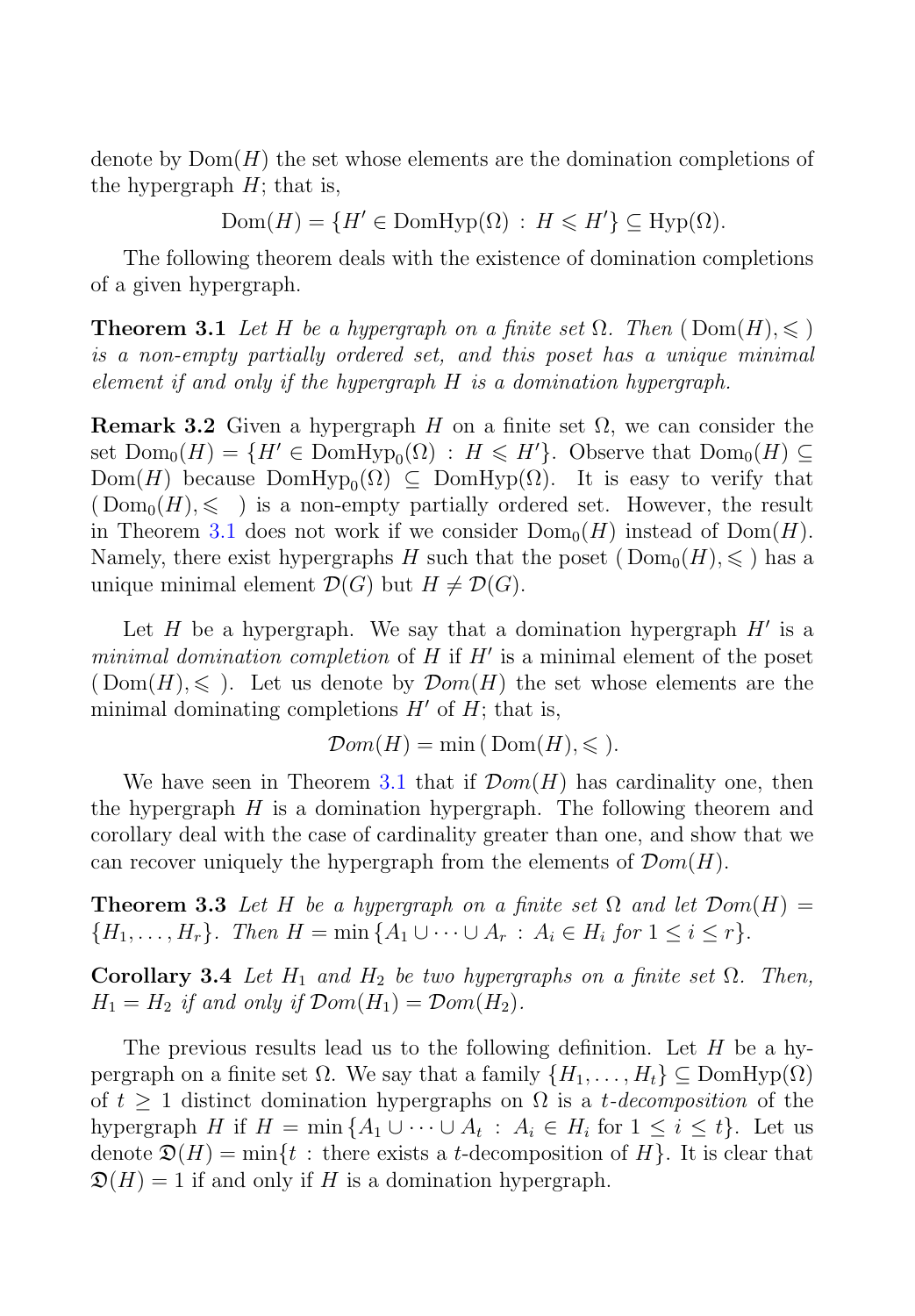From Theorem 3.3 we get that the domination hypergraphs in  $\mathcal{D}om(H)$ provide a decomposition of  $H$  and, therefore, if  $H$  has  $r$  minimal domination completions then  $\mathfrak{D}(H) \leq r$ .

## **4 Computation of minimal domination completions**

In general, there is no description of the domination hypergraphs on a finite set  $\Omega$  of size n, therefore the computation of the minimal domination completions of H is a problem that is far from being solved. This leads us to consider some special classes of hypergraphs, namely, hypergraphs on a finite set of small size and uniform hypergraphs. A complete result has been obtained for  $n \leq 4$ . We give an example of minimal domination completions and decomposition of a hypergraph on  $\Omega = \{1, 2, 3, 4\}.$ 

**Example 4.1** Let us consider the hypergraph  $H = \{\{1,3\},\{2,4\}\}\$ on the set  $\Omega = \{1, 2, 3, 4\}$ . It can be shown that H is not a domination hypergraph and has six minimal domination completions,  $\mathcal{D}om(H) = \{H_1, H_2, H_3, H_4, F_1, F_2\},\$ where  $H_1 = \{\{1\}, \{2, 4\}\}, H_2 = \{\{2\}, \{1, 3\}\}, H_3 = \{\{3\}, \{2, 4\}\}, H_4 =$  $\{\{4\}, \{1, 3\}\}, F_1 = \{\{1, 3\}, \{1, 4\}, \{2, 3\}, \{2, 4\}\}, \text{ and } F_2 = \{\{1, 2\}, \{1, 3\},\$  $\{2, 4\}, \{3, 4\}\.$  For all  $i \in \{1, 2, 3, 4\}, H_i$  is the domination hypergraph of a path of order 3 and, for  $i \in \{1,2\}$ ,  $F_i$  is the domination hypergraph of a path of order 4. By applying Theorem 3.3 it follows that  $2 \leq \mathfrak{D}(H) \leq 6$ and  $\{H_1, H_2, H_3, H_4, F_1, F_2\}$  is a 6-decomposition of H. However, it is easy to check that  $\{H_1, H_2\}$  is a 2-decomposition of H, implying that  $\mathfrak{D}(H) = 2$ .

We now point out some results concerning uniform hypergraphs. Let  $\Omega = \{1, \ldots, n\}$  and let  $1 \leq r \leq n$ . The *r*-uniform hypergraph  $U_{r,n}$  of order *n* is the hypergraph  $U_{r,n} = \{A \subseteq \Omega : |A| = r\}$ . The following proposition gives a characterization of uniform hypergraphs  $U_{r,n}$  that are domination hypergraphs.

**Proposition 4.2** The uniform hypergraph  $U_{r,n}$  is a domination hypergraph if and only if  $r = 1$ , or  $r = n$ , or  $r = 2$  and n is even. Moreover, (i) the complete graph with vertex set  $\Omega$  is the unique graph G such that  $U_{1,n} = \mathcal{D}(G)$ ; (ii) the empty graph with vertex set  $\Omega$  is the unique graph G such that  $U_{n,n} = \mathcal{D}(G)$ ; and (iii) there are  $(2m)!/(2^m m!)$  graphs G such that  $U_{2,2m} = \mathcal{D}(G)$ , namely, G is any graph obtained from the complete graph on  $\Omega$  by deleting the edges of a perfect matching.

The study of the uniform hypergraphs will be completed with the computation of the minimal domination completions of  $U_{r,n}$  either when  $3 \leq r \leq n-1$